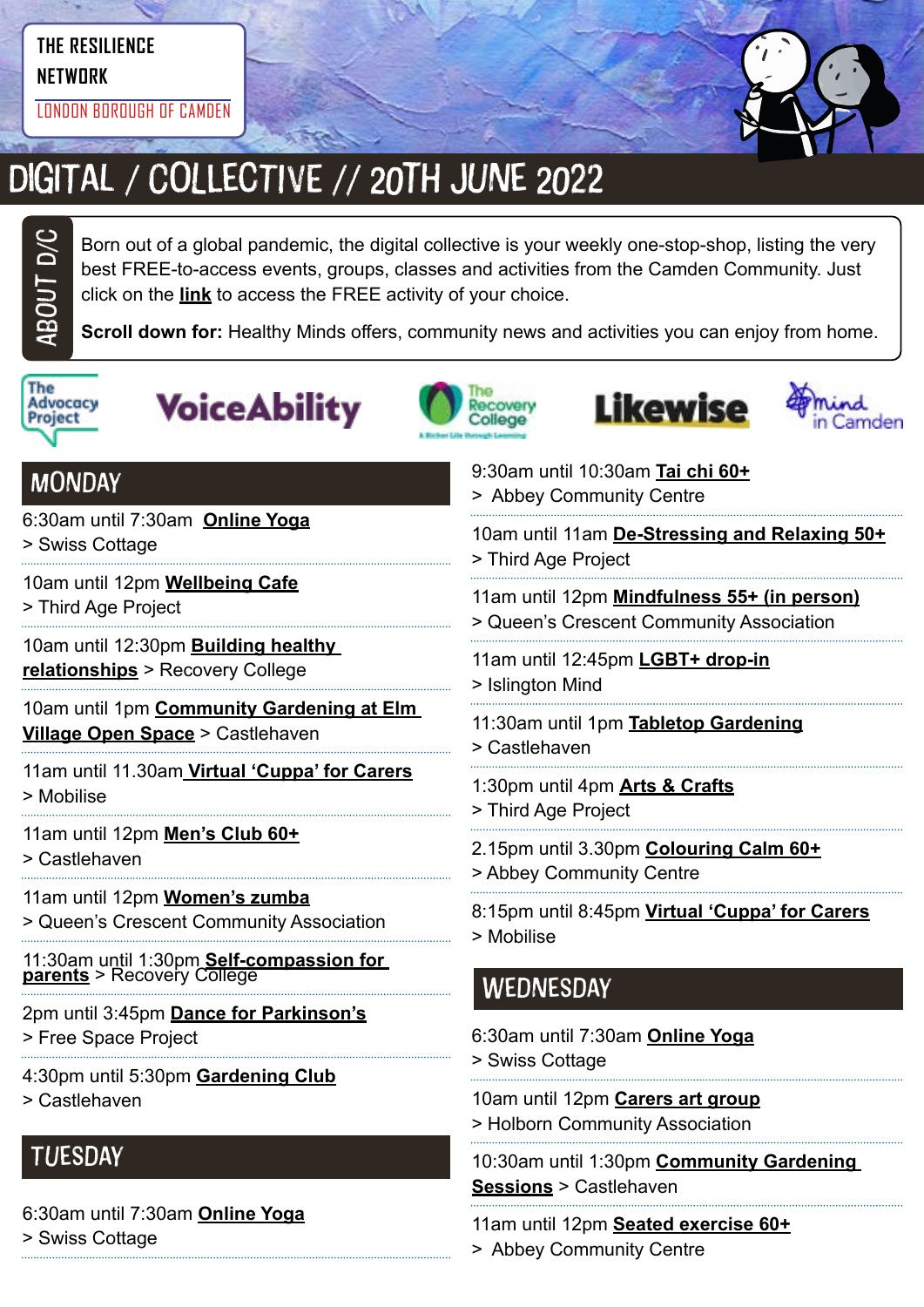| 1pm Free Meal                                                                  | 12pm until 5:30pm Zen in Mind day of wellbeing                   |
|--------------------------------------------------------------------------------|------------------------------------------------------------------|
| > Food Cycle                                                                   | > Mind in Camden and The Zen Project                             |
| 2pm until 3pm Men's Fitness                                                    | 1:30pm until 2pm LGBT+ yoga                                      |
| > Abbey Community Centre                                                       | > Islington Mind                                                 |
| 2pm until 3:30pm <b>Freedom to Make</b> (virtual knitting                      | 1:30pm until 4pm Green prescription - growing                    |
| & textiles workshops) > Free Space Project                                     | plants for wellbeing > Recovery College                          |
| 4pm until 4.30pm Virtual 'Cuppa' for Carers                                    | 2pm until 3:30pm Mindful conversations around                    |
| > Mobilise                                                                     | Race > Recovery College                                          |
| 6:30pm until 7:30pm Legal Advice Drop in                                       | 2pm until 4pm History Wellbeing Walk                             |
| > Parish of Old St Pancras                                                     | > Recovery College                                               |
| 8:15pm Lesbian Discussion Group                                                | 3pm until 4pm Re-cycle-art class 60+                             |
| $>$ LDG                                                                        | > Abbey Community Centre                                         |
| <b>THURSDAY</b>                                                                | 7:30pm until 8:30pm Online quiz<br>> Healthy Minds, Healthy Bods |
| 6:30am until 7:30am Online Yoga<br>> Swiss Cottage                             | <b>FRIDAY</b>                                                    |
|                                                                                |                                                                  |
| 10:30am until 11:30am Yoga 60+                                                 | 6:30am until 7:30am Online Yoga                                  |
| > Castlehaven                                                                  | > Swiss Cottage                                                  |
| 11am until 11:30pm Virtual 'Cuppa' for Carers                                  | 11am until 12pm Mindfulness 55+ (online/phone)                   |
| > Mobilise                                                                     | > Queen's Crescent Community Association                         |
| 11am until 12pm Breathing for Wellbeing                                        | 1pm until 4pm <b>Finding your Mental Wealth</b>                  |
| > Free Space Project                                                           | > Recovery College                                               |
| 11am until 12pm Health checks                                                  | 4pm until 4:30pm Virtual Cuppa for Carers                        |
| > Queen's Crescent Community Association                                       | > Mobilise                                                       |
| 11:30am until 12:30pm Women's yoga<br>> Queen's Crescent Community Association | <b>SATURDAY</b>                                                  |

## [Find a parklet near you](https://parkletsacrosscamden.commonplace.is/) [Social activities for over 65s](https://northlondoncares.org.uk/social-clubs#) try it out [Healthy Minds Healthy Bods monthly mental health packs](https://www.hmhb2016.org.uk/copy-of-monthly-health-packs-may-21) [Learn a language for free](https://jointoucan.com/?utm_source=twitter&utm_medium=cpc&utm_campaign=toucan-2-wt&twclid=11512072843810332675) > [Community green space in Camden Town](https://twitter.com/CCA_Camden/status/1509146355465428994) [City of Women London](file:https://www.cityofwomenlondon.org/) [Borrow Box library app](file:https://www.borrowbox.com/) [Pop-up Gallery - Our New World](https://www.internationalwomensday.com/Activity/17304/Pop-up-Gallery-Our-New-World)